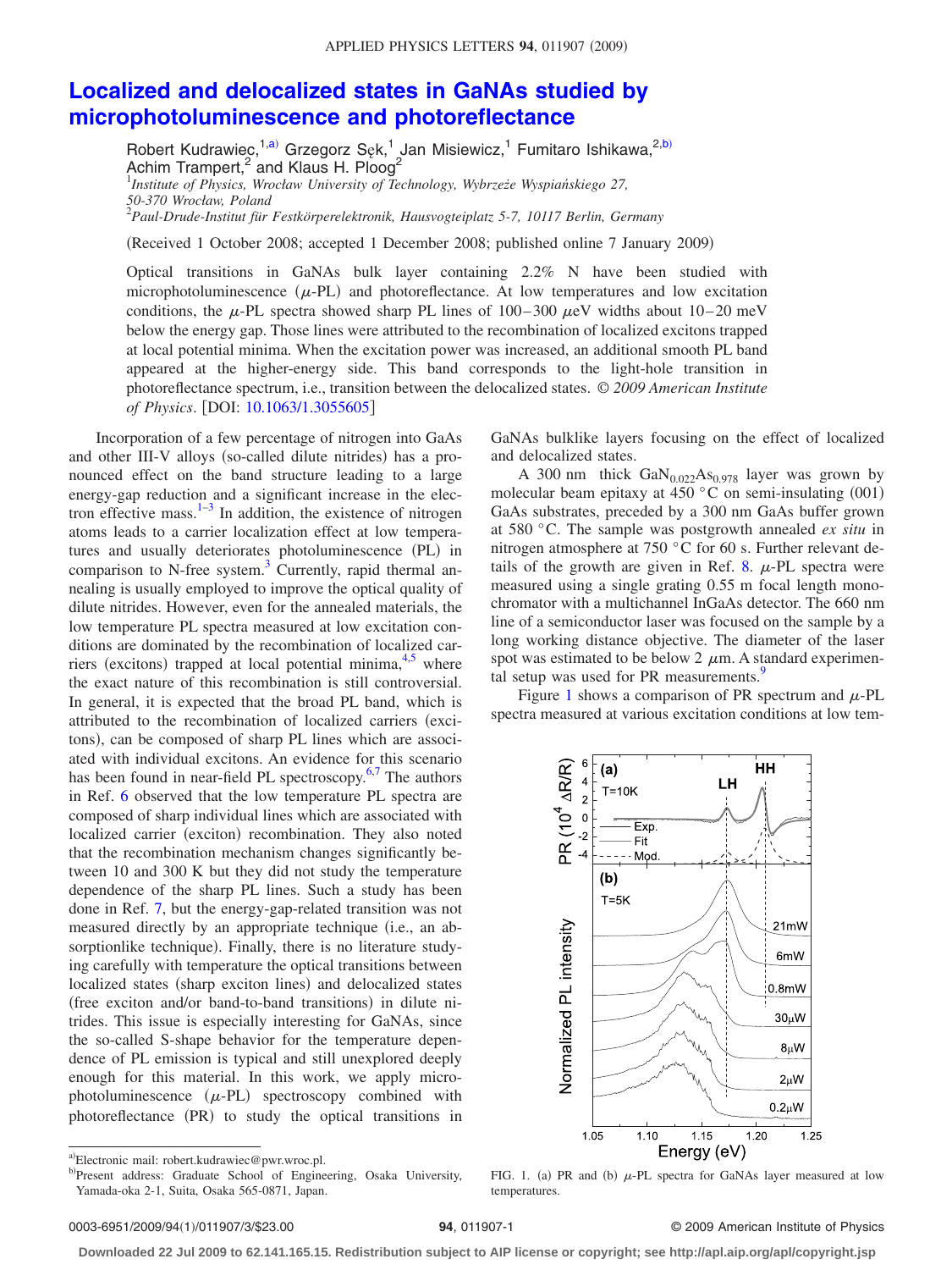peratures. In PR, two resonance lines are well distinguished. Due to the N-related tensile strain in GaNAs layer, the PR resonance at the lower energy corresponds to the optical transition occurring between the light-hole band and the conduction band (LH transition). The second line at higher energy is associated with the absorption between the heavyhole band and the conduction band (HH transition). In general, both the transitions can be composed of two resonances: one related to excitonic and the other to band-toband absorption.<sup>10</sup> However, in this study, we do not separate these two for simplicity. We have analyzed the PR spectrum using a Lorentzian shape model<sup>11</sup> similarly to our previous papers.<sup>[9](#page-2-7)</sup> The dashed lines in Fig.  $1(a)$  $1(a)$  show the modulus of PR resonance, whose peak positions correspond to the LH and HH transitions.

In  $\mu$ -PL, sharp PL lines can be resolved at low excitation conditions. We have examined that the sharp spectra are reproducible at the exact measurement position by moving out and then bringing back the beam spot at that position. Consequently, the whole fine structure within the main PL band certainly stemmed from the particular position dependence and cannot be system related. These lines showed no shift of spectral peak position with increasing excitation power; however, the sharp features smeared out. This is mainly due to the increased number of the emission lines (more excitons will contribute), causing the number (density) of the individual lines to become too large to resolve. Eventually, the envelope of the whole emission band blueshifts with the increase in the excitation power and an additional broad emission band appears at the high-energy side. At specific excitation conditions, e.g., the spectra measured at  $8 \mu W$ , 30  $\mu$ W, and 0.8 mW, two emission bands become observable in the spectra. The lower-energy band is composed of sharp PL lines whereas the higher-energy band is smooth. The peak energy of the smooth band corresponds to the LHtransition energy observed in the PR spectrum of Fig.  $1(a)$  $1(a)$ . At high excitation, LH-related emission dominates the  $\mu$ -PL spectra. Moreover, a contribution of HH-related emission becomes observable at the highest excitation power of 21 mW. The unambiguous identification of LH and HH transitions in  $\mu$ -PL spectra is possible because of their detection in PR spectra which are insensitive to localized states. In the case of PL the peak shifts to blue because of the saturation of the localized states at the beginning. Above some excitation conditions this peak can shift to blue because of the contribution of free carrier recombination with  $k \neq 0$ . Such a situation was also observed for the GaNAs layer at the excitation power higher than 50 mW. It means that measuring just PL without support from absorptionlike technique is insufficient to study the optical transitions between localized and delocalized states.

Based on the above-described comparison and discussion of the  $\mu$ -PL and PR (emissionlike and absorptionlike experiments), we conclude that the smooth PL band at the higher-energy side is associated with delocalized states in GaNAs layer, namely, free exciton and/or band-to-band recombination. The sharp PL lines are separated from the LH transition by an energy of  $\sim$  10–20 meV. Hence, they are attributed to some localized states in this material. So far, such sharp PL lines below the energy gap of dilute nitride, i.e., in the spectral range of localized recombination, have been observed solely in the near-field PL measurements for GaNAs (Ref. [6](#page-2-4)) and GaInNAs (Ref. [7](#page-2-5)) alloys where the size

<span id="page-1-0"></span>

FIG. 2. Low temperature  $\mu$ -PL spectra measured along a line at the excitation powers of (a) 1  $\mu$ W and (b) 10  $\mu$ W.

of the laser spot was by about one magnitude smaller than in our measurements. Common  $\mu$ -PL results shown in this work provide an experimental evidence that the emission band attributed to the localized recombination in GaNAs (Ref. [4](#page-2-2)) is composed of individual sharp PL lines each of which is associated with a single exciton which is localized at a characteristic potential minimum. These local minima are expected to have different properties and hence they should change with the position on the sample and show different thermal sensitivities. Therefore, we perform position and temperature dependences of  $\mu$ -PL measurements.

Figures  $2(a)$  $2(a)$  and  $2(b)$  show two series of  $\mu$ -PL spectra measured at the excitation powers of 1 and 10  $\mu$ W, respectively. The spectra were recorded at different spots on the sample along a line with a step of 10  $\mu$ m. The energy positions of the sharp lines vary by changing the excitation space. It is an evidence of the coexistence of very many localized excitons with various localization energies. Because of the spectral variation with the size of tens of micrometers, they cannot be resolved in standard macro-PL spectra whose beam spot is typically several hundreds of micrometers and the spectrum is integrated over the area. In order to visualize this effect, we present an imitated macro-PL spectrum in Fig. [2](#page-1-0) (bold line) obtained from a simple summation of all the  $\mu$ -PL spectra plotted above.

Figures  $3(a)$  $3(a)$  and  $3(b)$  show the temperature dependence of the  $\mu$ -PL spectra measured at the excitation powers of 1 and 10  $\mu$ W, respectively. At the lower excitation power, the sharp lines are more pronounced. They are observable at temperatures below 50 K. Above the temperature, most of photogenerated carriers recombine nonradiatively. For the higher excitation power of 10  $\mu$ W, sharp PL lines are less resolved but the spectra can be observed up to higher temperatures than in the former. This result suggests the coexistence of radiative and nonradiative centers in this alloy. At the low temperatures these radiative centers can be the origin of localized emission. However, at higher temperatures the nonradiative centers become comparatively more active and lead to a dominant nonradiative recombination in the system. At low excitation conditions, most of the photogenerated carriers can be captured by those centers and therefore only localized emission is observed below 50 K. We believe that the sharp PL lines are associated with the recombination of localized excitons, which are confined on these radiative centers. It is expected that deep acceptor- and donorlike states

**Downloaded 22 Jul 2009 to 62.141.165.15. Redistribution subject to AIP license or copyright; see http://apl.aip.org/apl/copyright.jsp**